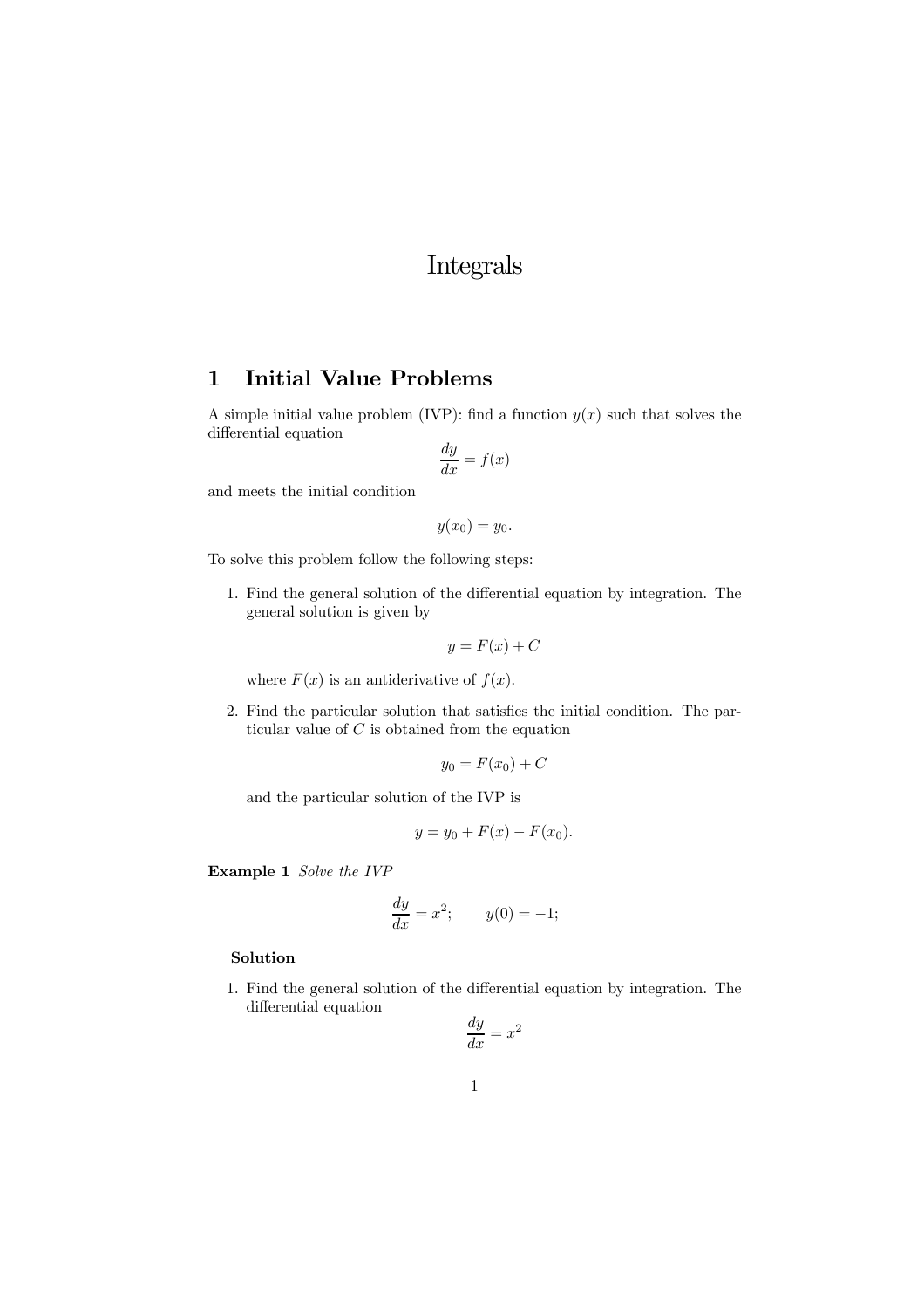Integrate both sides of the equation

$$
\int \frac{dy}{dx} \, dx = \int x^2 \, dx
$$

Evaluate the integrals

$$
y + C_1 = \frac{x^3}{3} + C_2
$$

Combine the constants as one

$$
y = \frac{x^3}{3} + C
$$

2. Find the particular solution of the IVP. Apply the initial condition to the general solution

$$
y_0 = \frac{x_0^3}{3} + C
$$
  
-1 =  $\frac{0}{3}$  + C

Solve for C

The particular solution is

$$
y = \frac{x^3}{3} - 1.
$$

 $C = -1$ 

Variable separation method The differential equation involved in an initial value problem may include the unknown function  $y(x)$  in the right hand side of the equation. In these cases the general solution will be harder to obtain and their study belong to a course on ordinary differential equations. Next examples show how to deal with some differential equations that can still be handled easily by the so called variable separation method. In these cases all terms related to the independent variable  $x$  can be left on the right hand side and all the terms related to the the dependent variable or unknown function y can be moved to the left hand side.

**Example 2** Find the curve that goes through the point  $(1, 3)$  and whose slope at each point is  $-x/y$ .

Solution This problem is equivalent to solve the following IVP

$$
\frac{dy}{dx} = -\frac{x}{y}; \qquad y(1) = 3;
$$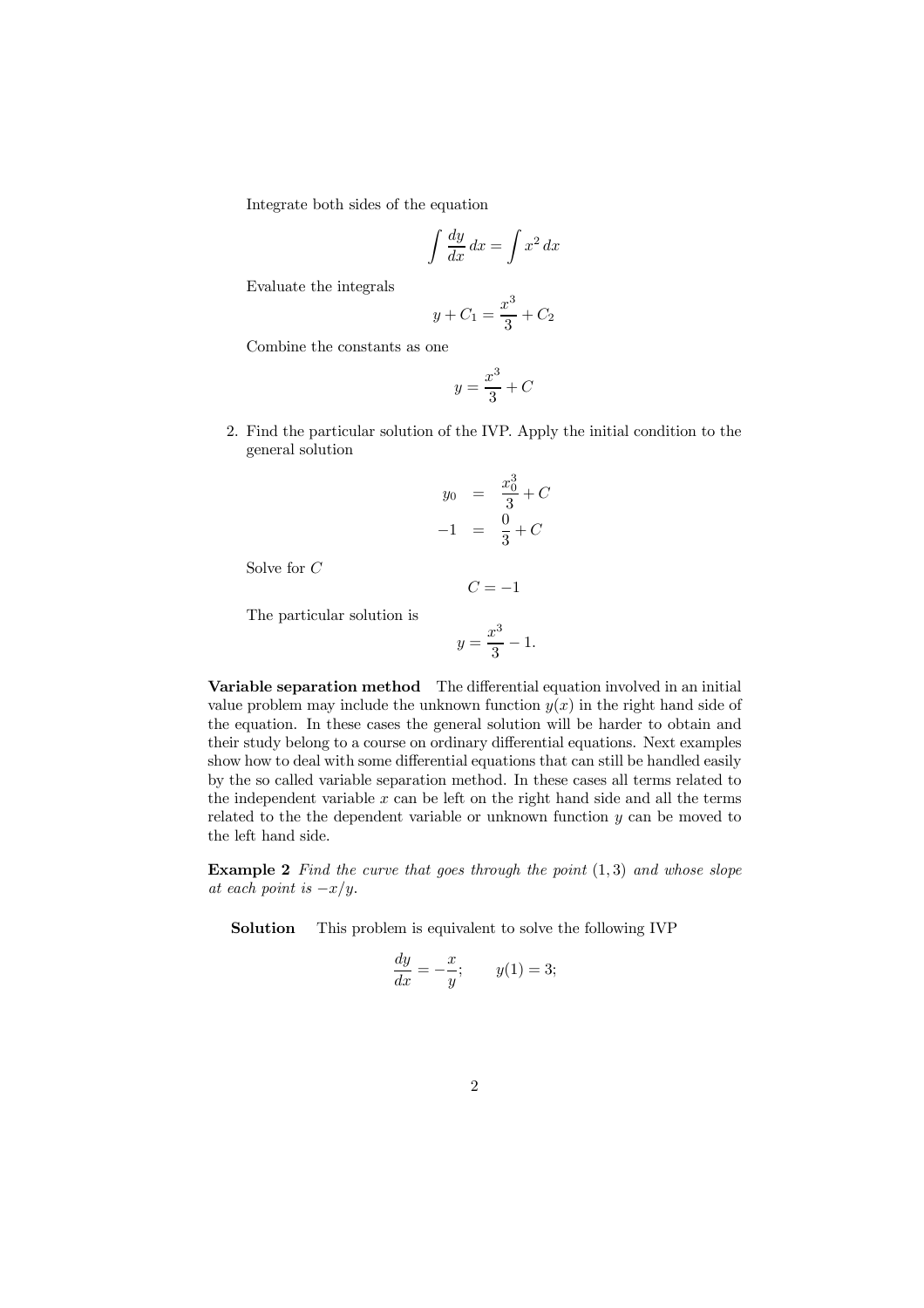1. Find the general solution of the differential equation

$$
\frac{dy}{dx} = -\frac{x}{y}
$$

Start separating the variables in the following way

$$
y\,dy = -x\,dx
$$

Now integrate both sides

$$
\int y \, dy = -\int x \, dx
$$

Evaluate the integrals

$$
\frac{y^2}{2} + C_1 = -\frac{x^2}{2} + C_2
$$

Rearrange terms

$$
x^2 + y^2 = 2(C_2 - C_1)
$$

Call the constant  $2(C_2 - C_1)$  just C to obtain the general solution

$$
x^2 + y^2 = C
$$

2. Apply the initial condition to the general solution to obtain

$$
x_0^2 + y_0^2 = C
$$
  

$$
1^2 + 3^2 = C
$$
  

$$
C = 10
$$

The particular solution of the IVP is

$$
x^2 + y^2 = 10.
$$

Example 3 Solve the IVP

$$
\frac{dy}{dx} = -ay; \qquad y(0) = y_0;
$$

where a is a constant greater than  $0$ .

### Solution

1. Find the general solution of the differential equation

$$
\frac{dy}{dx} = -ay
$$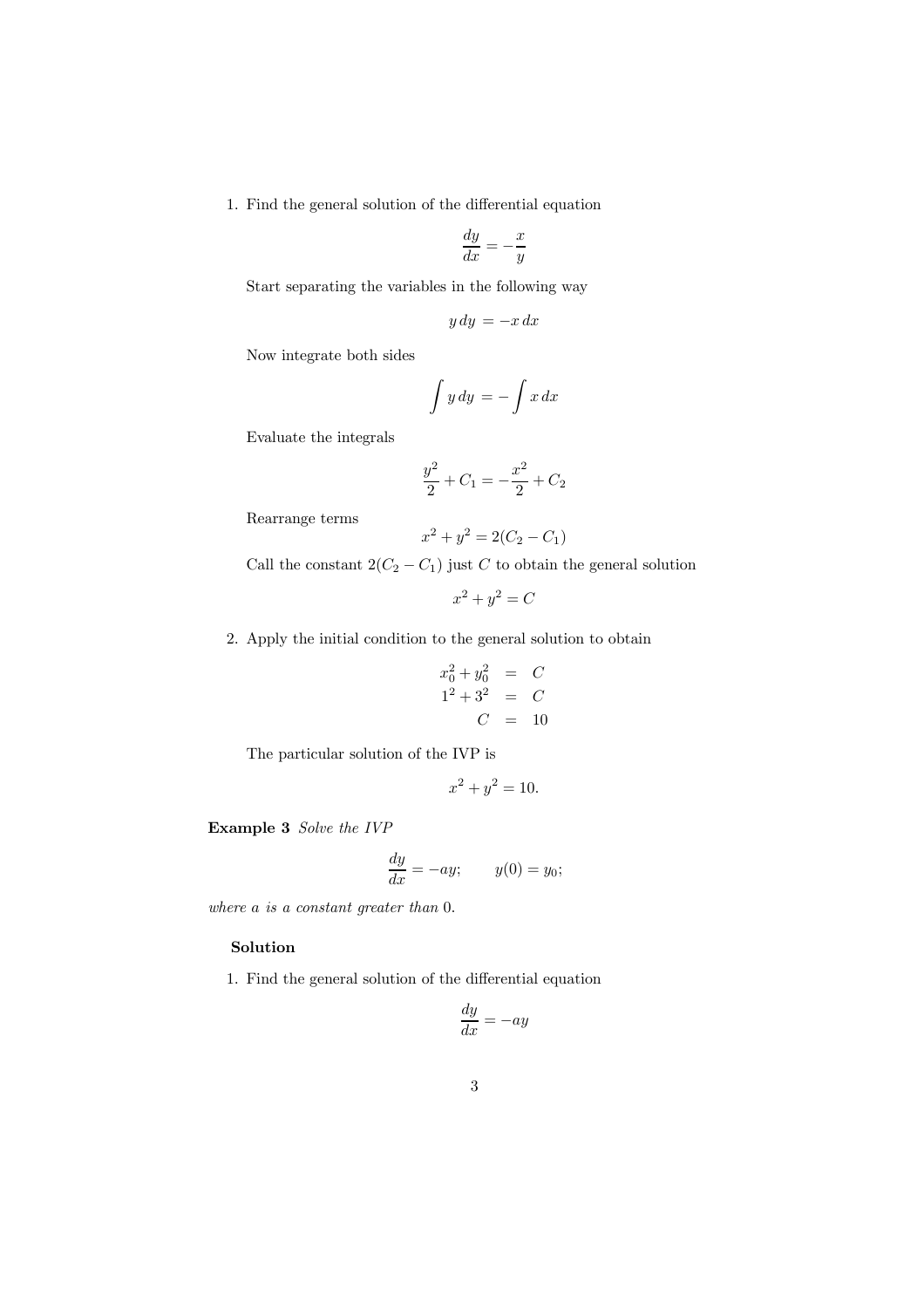Start separating the variables in the following way

$$
\frac{dy}{y} = -a\,dx
$$

Now integrate both sides

$$
\int \frac{dy}{y} = -\int a \, dx
$$

Evaluate the integrals

$$
\ln|y| = -ax + C
$$

Exponentiate

 $|y| = e^{-ax+C}$ 

Apply the law of exponents

$$
\vert y\vert=e^Ce^{-ax}
$$

Solve for  $y$ 

$$
y = \pm e^C e^{-ax}
$$

Call the constant  $\pm e^C$  just K

$$
y = Ke^{-ax}
$$

Since the function  $y = 0$  is also a solution of the differential equation by allowing  $K$  to take on the value 0 as well the last formula represents the general solution of the differential equation.

2. Apply the initial condition to the general solution to obtain

$$
y_0 = Ke^{-ax_0} = Ke^{-a0} = K.
$$

The particular solution of the IVP is

$$
y = y_0 e^{-ax}.
$$

# 2 Definite Integrals

This section is a quick review of the main results about definite integrals needed for applications. To define the definite integral of a continuous function  $f(x)$ on an interval  $[a, b]$  we divide the interval into n consecutive subintervals of the same length  $\Delta x = (b - a)/n$  and select a point  $c_i$  in each subinterval.

Then we construct a vertical rectangle from each subinterval to the point  $(c_i, f(c_i))$  on the graph of f and form the sum

$$
\sum_{i=1}^{n} f(c_i) \Delta x.
$$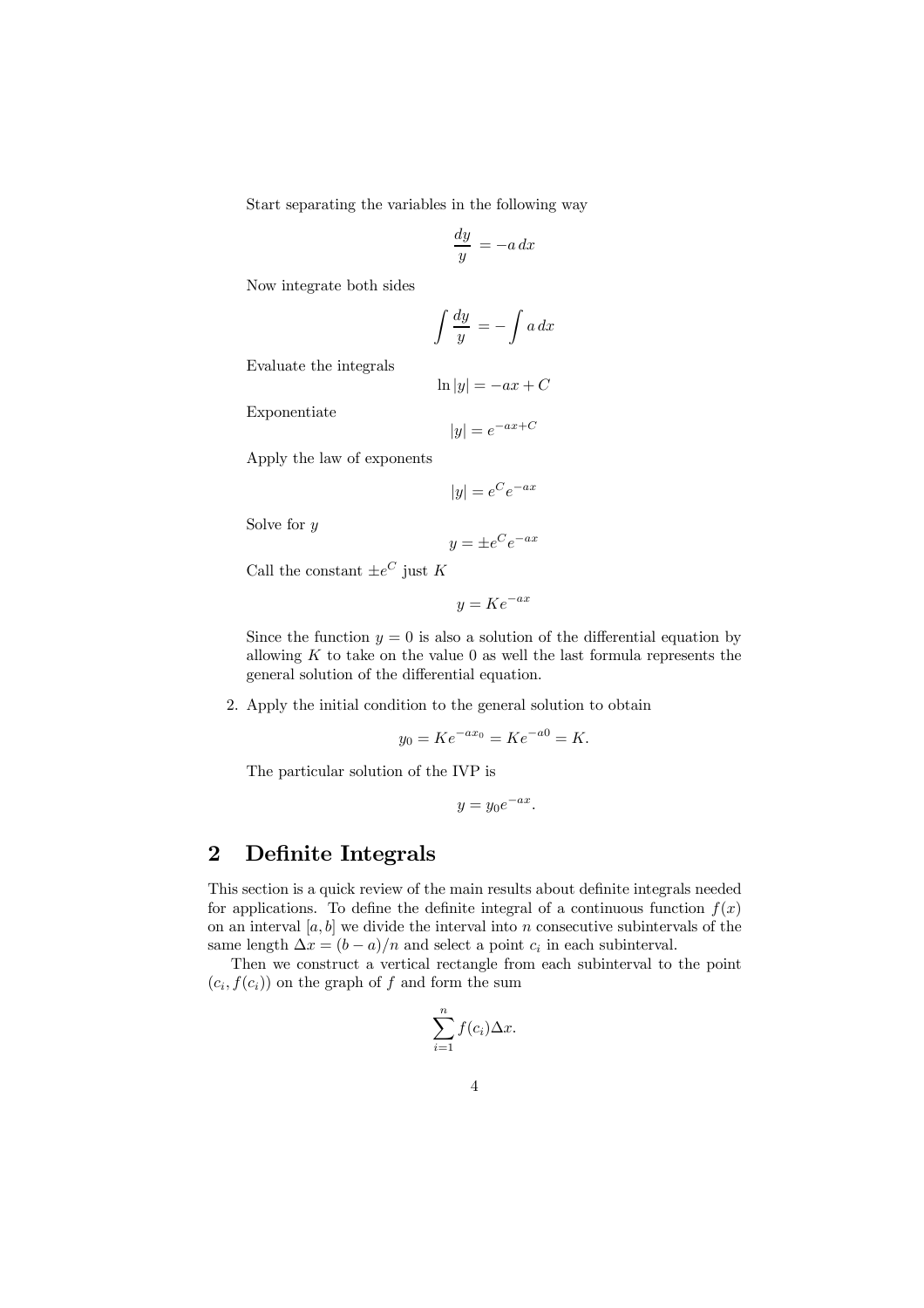The definite integral of  $f$  from  $a$  to  $b$  is defined as the limit of the above sum as  $n \to +\infty$ 

$$
\int_a^b f(x) dx = \lim_{n \to +\infty} \sum_{i=1}^n f(c_i) \Delta x.
$$

When f is positive each product  $f(c_i)\Delta x_i$  represents the area of the vertical rectangle. In this case the sum represents an approximation of the area under the graph of  $f$  and the definite integral the exact area. When  $f$  is both positive and negative the definite integral defines a signed or net area under the graph.

The first part of the fundamental theorem of Calculus shows that integration is the reverse process of differentiation.

Theorem 4 (The Fundamental Theorem of Calculus Part I) If  $f$  is a continuous function on  $[a, b]$ , then the function

$$
F(x) = \int_{a}^{x} f(t) dt
$$

is an antiderivative of  $f(x)$ , i.e.  $F(x)$  has a derivative at any point of [a, b] and  $F'(x) = f(x).$ 

The second part of this theorem greatly simplifies the evaluation of definite integrals when an antiderivative of  $f(x)$  is known.

Theorem 5 (The Fundamental Theorem of Calculus Part II) If  $f$  is a continuous function on [a, b], and  $F(x)$  is an antiderivative of  $f(x)$  then

$$
\int_a^b f(x) \, dx = F(b) - F(a).
$$

If an antiderivative is not known definite integrals have to be evaluated approximately by numerical procedures.

Example 6 Evaluate the following integral

$$
\int_0^2 \left| 1 - x^2 \right| \, dx
$$

**Solution** Since the function is positive between  $x = 0$  and  $x = 1$  and negative between  $x = 1$  and  $x = 2$  we start decomposing the integral

$$
\int_0^2 |1-x^2| dx = \int_0^1 |1-x^2| dx + \int_1^2 |1-x^2| dx
$$
  
= 
$$
\int_0^1 (1-x^2) dx - \int_1^2 (1-x^2) dx.
$$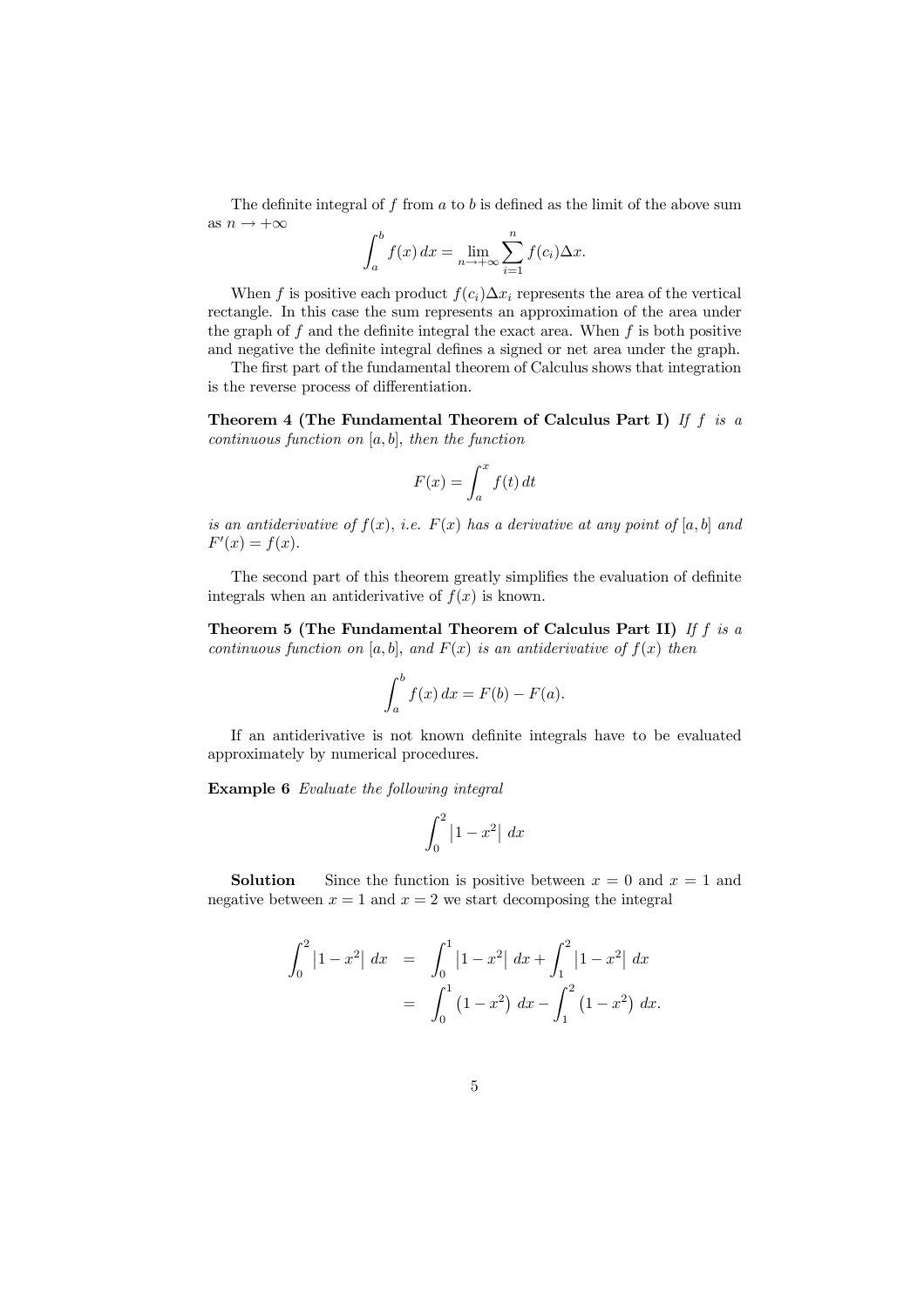An antiderivative of the function  $1 - x^2$  is  $x - x^3/3$  therefore

$$
\int_0^2 |1 - x^2| dx = \left(x - \frac{x^3}{3}\right)\Big|_0^1 - \left(x - \frac{x^3}{3}\right)\Big|_1^2
$$
  
=  $\left[\left(1 - \frac{1}{3}\right) - \left(1 - \frac{0}{3}\right)\right] - \left[\left(1 - \frac{8}{3}\right) - \left(1 - \frac{1}{3}\right)\right]$   
= 2.

Average Value of a Function From basic arithmetic we know that the average of  $n$  numbers is their sum divided by  $n$ . If we consider a continuous function f on a closed interval  $[a, b]$  there may be an infinite number of values to consider. In this case we can start by dividing the interval  $[a, b]$  into n consecutive subintervals of the same length  $\Delta x = (b - a)/n$  and evaluating the function  $f$  at a point  $c_i$  in each subinterval. The average value of these  $n$ sampled values gives an approximation of the average value of the function

$$
AV(f) \simeq \frac{f(c_1) + \dots + f(c_n)}{n}
$$

$$
= \frac{1}{n} \sum_{i=1}^n f(c_i)
$$

$$
= \frac{1}{b-a} \sum_{i=1}^n f(c_i) \Delta x.
$$

Letting  $n \to +\infty$  leads to the following definition.

**Definition 7** The average or mean value of a function  $f(x)$  on an interval [a, b] is given by

$$
AV(f) = \frac{1}{b-a} \int_a^b f(x) \, dx.
$$

For a positive function this number gives the height of a rectangle that encloses the same area as the graph of the function.

**Example 8** Find the average value of the function  $f(x) = \sqrt{1-x^2}$  on the interval [0, 1].

Solution The average value is given by

$$
AV(f) = \frac{1}{1-0} \int_0^1 \sqrt{1-x^2} \, dx
$$

$$
= \int_0^1 \sqrt{1-x^2} \, dx.
$$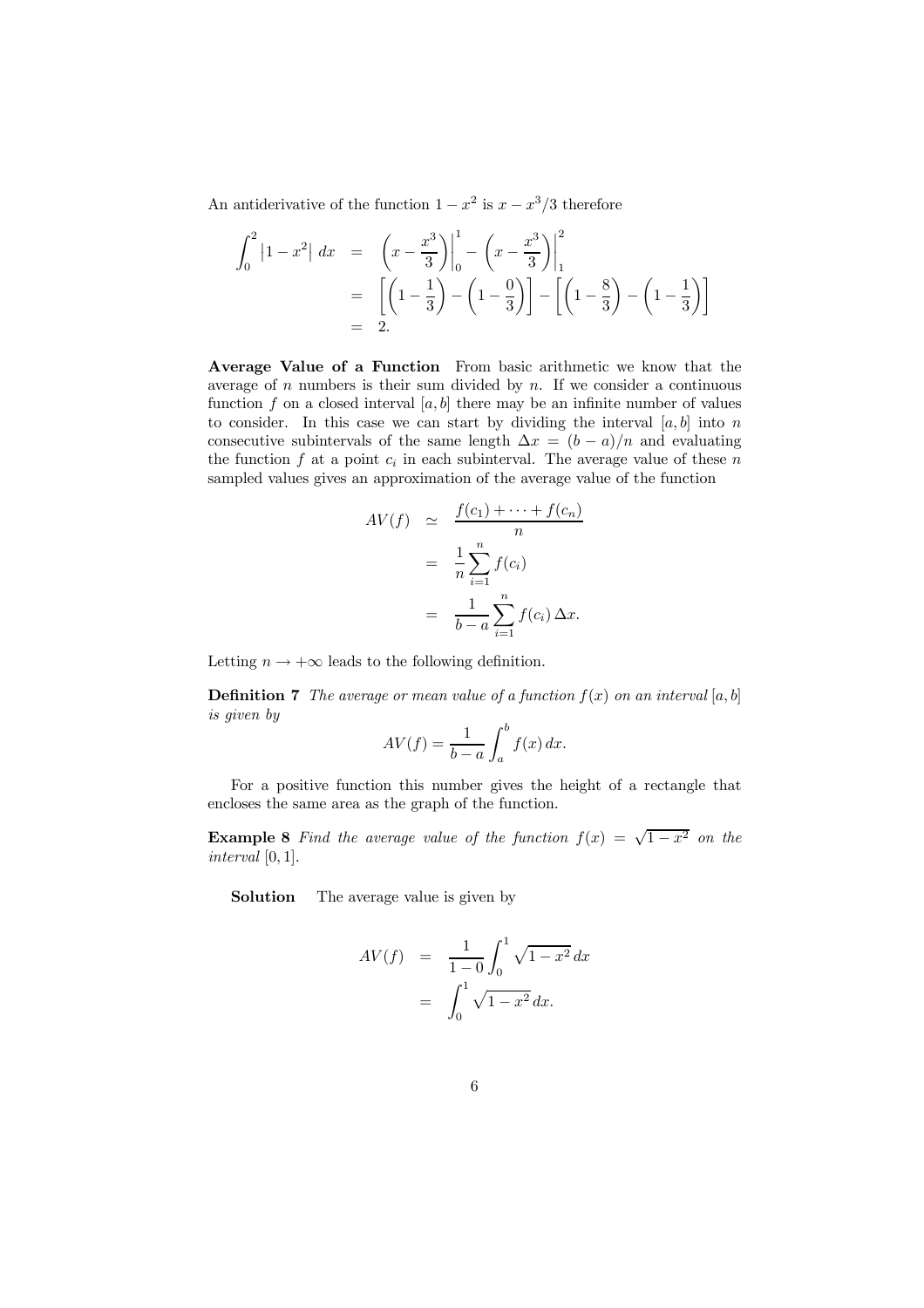An antiderivative of the function  $\sqrt{1-x^2}$  is obtained next by substitution

$$
\int \sqrt{1-x^2} \, dx = \begin{cases}\nx = \sin t \\
dx = \cos t \, dt\n\end{cases}
$$
\n
$$
= \int \sqrt{1-\sin^2 t} \cos t \, dt
$$
\n
$$
= \int \cos^2 t \, dt
$$
\n
$$
= \int \frac{1+\cos 2t}{2} \, dt
$$
\n
$$
= \frac{1}{2}t + \frac{1}{4}\sin 2t + C
$$
\n
$$
= \frac{1}{2}t + \frac{1}{2}\sin t \cos t + C
$$
\n
$$
= \frac{1}{2}t + \frac{1}{2}\sin t \sqrt{1-\sin^2 t} + C
$$
\n
$$
= \frac{1}{2}\arcsin x + \frac{1}{2}x\sqrt{(1-x^2)} + C
$$

Then the average value of  $f$  on the interval  $[0, 1]$  is given by

$$
AV(f) = \int_0^1 \sqrt{1 - x^2} \, dx
$$
  
=  $\left( \frac{1}{2} \arcsin x + \frac{1}{2} x \sqrt{(1 - x^2)} \right) \Big|_0^1$   
=  $\frac{\pi}{4}$ .

**Example 9** Find the average value of the function  $v(t) = V_p \sin 2\pi \nu t$  on one period (cycle) and the average value of  $v^2(t)$  on half a period (cycle).

**Solution** The function  $v(t)$  repeats itself when  $v(t + T) = v(t)$ , i.e.

$$
2\pi\nu T=2\pi
$$

and the period is given by  $T = 1/\nu$ .

1. Average value of  $v(t)$  on  $[0, T]$ 

$$
AV(v(t)) = \frac{1}{T - 0} \int_0^T V_p \sin 2\pi \nu t \, dt
$$

$$
= \frac{V_p}{T} \int_0^T \sin 2\pi \nu t \, dt
$$

$$
= \frac{V_p}{T} \left. \frac{-\cos 2\pi \nu t}{2\pi \nu} \right|_0^T
$$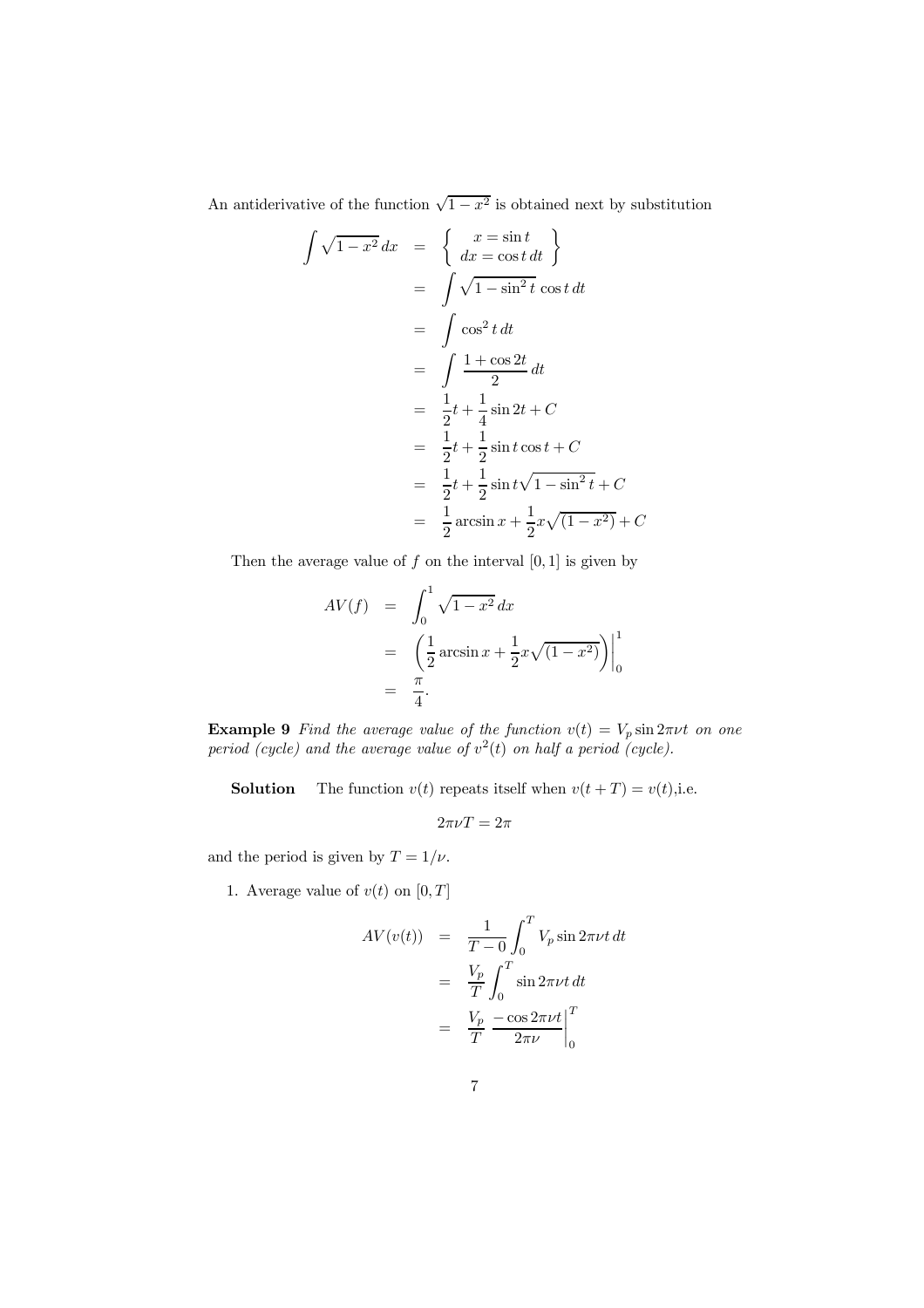$$
= \frac{V_p - \cos 2\pi\nu T - (-1)}{T}
$$

$$
= \frac{V_p}{T} \frac{1 - \cos 2\pi}{2\pi\nu}
$$

$$
= 0.
$$

2. Average value of  $v^2(t)$  on the interval  $[0, T/2]$ 

$$
AV(v^{2}(t)) = \frac{1}{T/2 - 0} \int_{0}^{T/2} V_{p}^{2} \sin^{2} 2\pi \nu t \, dt
$$
  
\n
$$
= \frac{2V_{p}^{2}}{T} \int_{0}^{T/2} \sin^{2} 2\pi \nu t \, dt
$$
  
\n
$$
= \frac{2V_{p}^{2}}{T} \int_{0}^{T/2} \frac{1 - \cos 4\pi \nu t}{2} \, dt
$$
  
\n
$$
= \frac{2V_{p}^{2}}{T} \left(\frac{t}{2} + \frac{\sin 4\pi \nu t}{8\pi \nu}\right) \Big|_{0}^{T/2}
$$
  
\n
$$
= \frac{2V_{p}^{2}}{T} \left(\frac{T}{4} + \frac{\sin 2\pi \nu T}{8\pi \nu}\right)
$$
  
\n
$$
= \frac{2V_{p}^{2}}{T} \left(\frac{T}{4}\right)
$$
  
\n
$$
= \frac{V_{p}^{2}}{2}.
$$

# 3 Areas and Volumes

## 3.1 Area Between Two Curves

Let f and g be two continuous functions defined on the interval  $[a, b]$  such that  $f(x) \leq g(x)$ . Let R the plane region enclosed by the curves  $f(x)$  and  $g(x)$  and the vertical lines  $x = a$  and  $x = b$ . In order to calculate the area of the region R we start dividing the interval  $[a, b]$  into n consecutive subintervals of the same length  $\Delta x = (b - a)/n$  and evaluating both functions f and g at a point  $c_i$  in each subinterval. Then we draw rectangles from the curve  $f(x)$  to the curve  $g(x)$  with base  $\Delta x$  and height  $g(c_i) - f(c_i)$ . An approximation of the area is given by the sum

$$
Area(R) \simeq \sum_{i=1}^{n} [g(c_i) - f(c_i)] \Delta x.
$$

The limit of these sums when  $n \to +\infty$  yields the exact area of the region

$$
Area(R) = \lim_{n \to +\infty} \sum_{i=1}^{n} [g(c_i) - f(c_i)] \Delta x
$$

$$
= \int_{a}^{b} [g(x) - f(x)] dx.
$$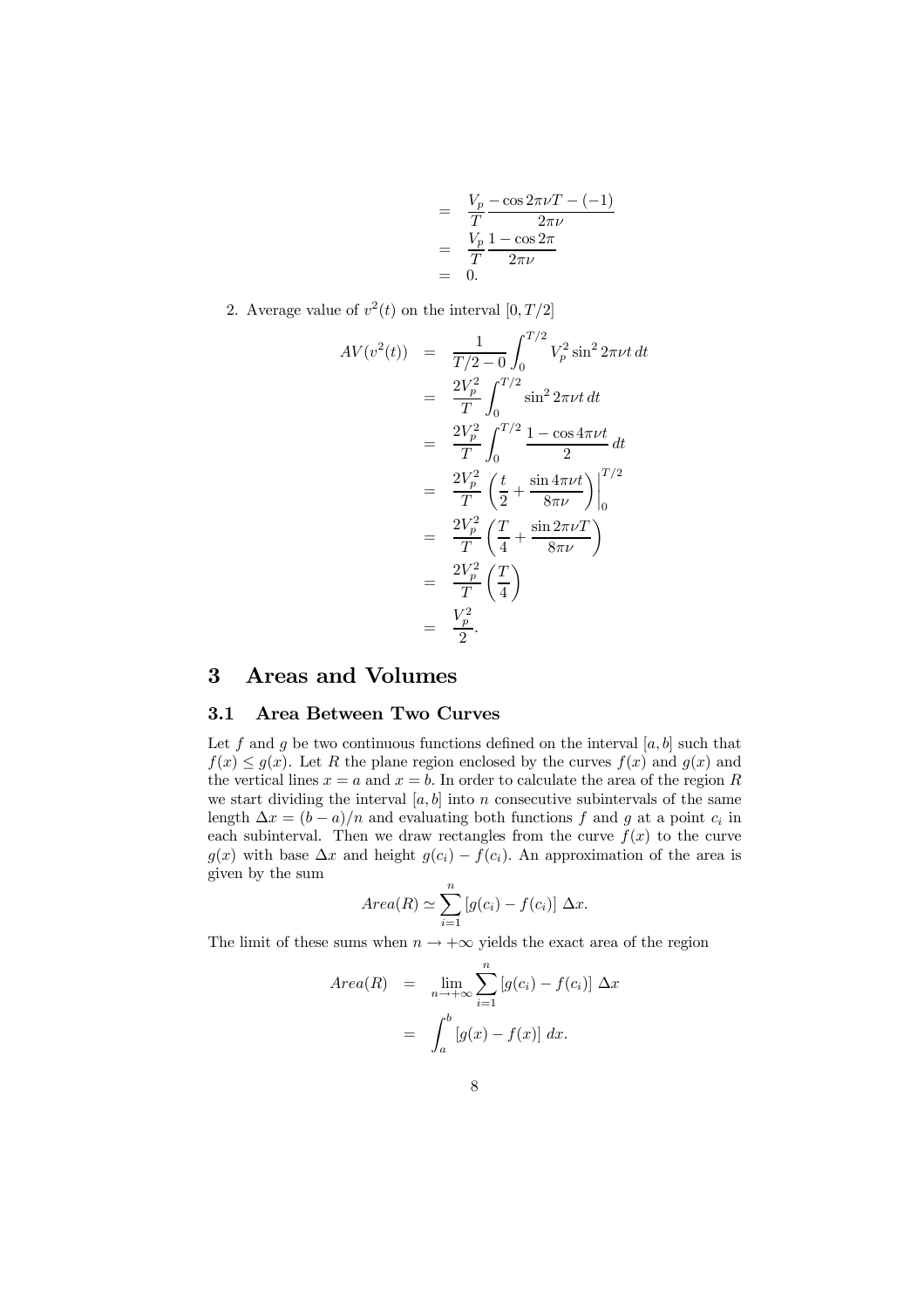Note that the functions f and g not need be positive as long as  $f(x) \leq g(x)$ . If both curves intersect each other at a point  $c$  then the region should be divided into two different subregions, one where  $f(x) \leq g(x)$  and another one where  $g(x) \leq f(x)$ . Then the area of the entire region is given by

$$
Area(R) = \int_{a}^{c} [g(x) - f(x)] \, dx + \int_{c}^{b} [f(x) - g(x)] \, dx.
$$

To find the area of the plane region enclosed between two curves take the following steps.

- 1. Find the intersection points of both curves if any.
- 2. Plot the curves within the limits of integration and draw representative rectangles.
- 3. Identify the height of the rectangles and set an integral (or integrals if the curves intersect each other within the limits of integration).
- 4. Evaluate the integral (or integrals)

**Example 10** Find the area of the region enclosed by the curves  $y = \sin x$  and  $y = \sin 2x$  between  $x = 0$  and  $x = \pi$ .

#### Solution

1. To find the intersection points we solve the equation  $f(x) = g(x)$  or  $f(x)$ −  $g(x)=0$ 

$$
f(x) - g(x) = 0
$$
  
\n
$$
\sin x - \sin 2x = 0
$$
  
\n
$$
\sin x - 2\sin x \cos x = 0
$$
  
\n
$$
\sin x (1 - 2\cos x) = 0
$$

The solutions are given by  $\sin x = 0$  or  $\cos x = 1/2$ . Within the interval  $[0, \pi]$  the solutions are  $0, \pi/3$  and  $\pi$ .

- 2. Plot of the curves  $f(x) = \sin x$  and  $g(x) = \sin 2x$  on the interval  $[0, \pi]$  and draw representative thin rectangles (the vertical lines on the plot)
- 3. The height of the rectangles is

$$
g(x) - f(x) = \sin 2x - \sin x
$$

on the subinterval  $[0, \pi/3]$  and

$$
f(x) - g(x) = \sin x - \sin 2x
$$

on the subinterval  $[\pi/3, \pi]$ . Then the area is defined by

$$
A = \int_0^{\pi/3} [g(x) - f(x)] dx + \int_{\pi/3}^{\pi} [f(x) - g(x)] dx.
$$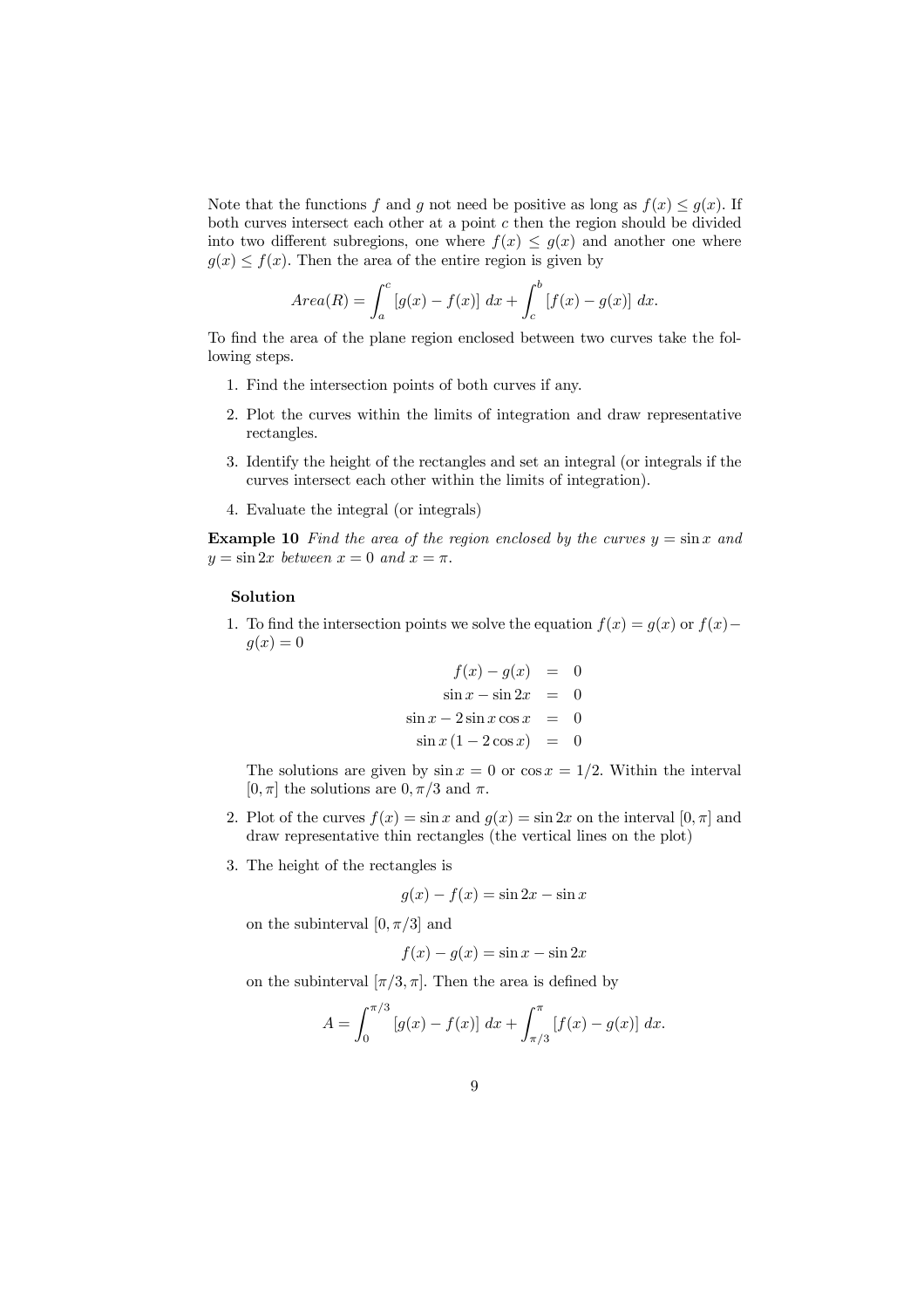

Figure 1:

4. Evaluate the integrals

$$
A_1 = \int_0^{\pi/3} [\sin 2x - \sin x] dx
$$
  
=  $\left( -\frac{1}{2} \cos 2x + \cos x \right) \Big|_0^{\pi/3}$   
=  $\left[ \left( -\frac{1}{2} \cos \frac{2\pi}{3} + \cos \frac{\pi}{3} \right) - \left( -\frac{1}{2} \cos 0 + \cos 0 \right) \right]$   
=  $\left[ \left( -\frac{1}{2} \left( -\frac{1}{2} \right) + \frac{1}{2} \right) - \left( -\frac{1}{2} + 1 \right) \right]$   
=  $\frac{1}{4}.$ 

and

$$
A_2 = \int_{\pi/3}^{\pi} \left[ \sin x - \sin 2x \right] dx
$$
  
\n
$$
= \left( -\cos x + \frac{1}{2} \cos 2x \right) \Big|_{\pi/3}^{\pi}
$$
  
\n
$$
= \left[ \left( -\cos \pi + \frac{1}{2} \cos 2\pi \right) - \left( -\cos \frac{\pi}{3} + \frac{1}{2} \cos \frac{2\pi}{3} \right) \right]
$$
  
\n
$$
= \left[ \left( -(-1) + \frac{1}{2} \right) - \left( -\frac{1}{2} + \frac{1}{2} \left( -\frac{1}{2} \right) \right) \right]
$$
  
\n
$$
= \frac{9}{4}.
$$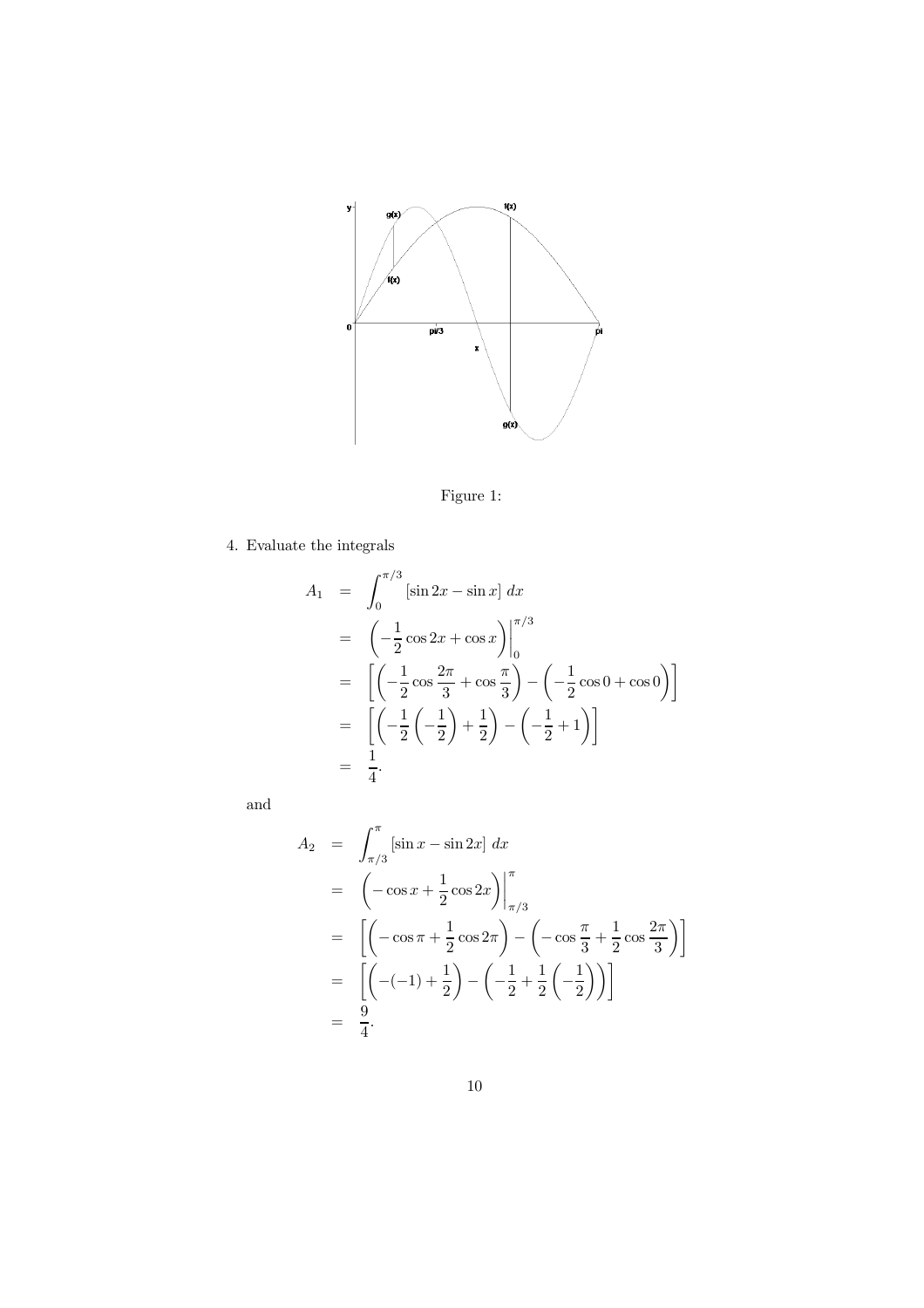Then the total area is

$$
A = A_1 + A_2 = \frac{1}{4} + \frac{9}{4} = \frac{5}{2}.
$$

### 3.2 Volumes of Solids of Revolution

A solid of revolution is a solid that can be generated by revolving a plane region around an axis. For example a sphere can be generated by rotating the top half of a circle around its diameter. Below we review three different methods to calculate the volume of these kinds solids.

#### 3.2.1 Disk Method

Let's consider a solid that can be generated by revolving about the  $x$  axis the plane region enclosed by the curve  $y = f(x)$ ,  $a \le x \le b$ , and the x axis. To calculate its volume we partition the interval the interval  $[a, b]$  into n consecutive subintervals of the same length  $\Delta x$  and slice the solid, as we would a loaf of bread, by planes perpendicular to the  $x$  axis at the partition points. We can approximate the volume of the ith slice by the volume of the disk (circular cylinder) generated by rotating the vertical rectangle whose base is  $\Delta x$  and its height the value of f at a point  $c_i$  in the *i*th subinterval. Noting that the radius of the face of the disk is the height of the rectangle we have

$$
\Delta V \simeq \pi f(c_i)^2 \, \Delta x.
$$

Adding up the volumes of each disk we obtain an approximation to the total volume of the solid

$$
V \simeq \sum_{i=1}^{n} \pi f(c_i)^2 \,\Delta x.
$$

Taking the limit as  $n \to +\infty$  we get the exact volume

$$
V = \int_{a}^{b} \pi f(x)^{2} dx.
$$

Example 11 Find the volume of a sphere of radius R.

**Solution** The sphere can be generated by rotating the curve  $y = \sqrt{R - x^2}$ between  $x = -R$  and  $x = R$ . Therefore

$$
V = \int_{-R}^{R} \pi \left(\sqrt{R^2 - x^2}\right)^2 dx
$$
  
= 
$$
\int_{-R}^{R} \pi \left(R^2 - x^2\right) dx
$$
  
= 
$$
2\pi \int_{0}^{R} \left(R^2 - x^2\right) dx
$$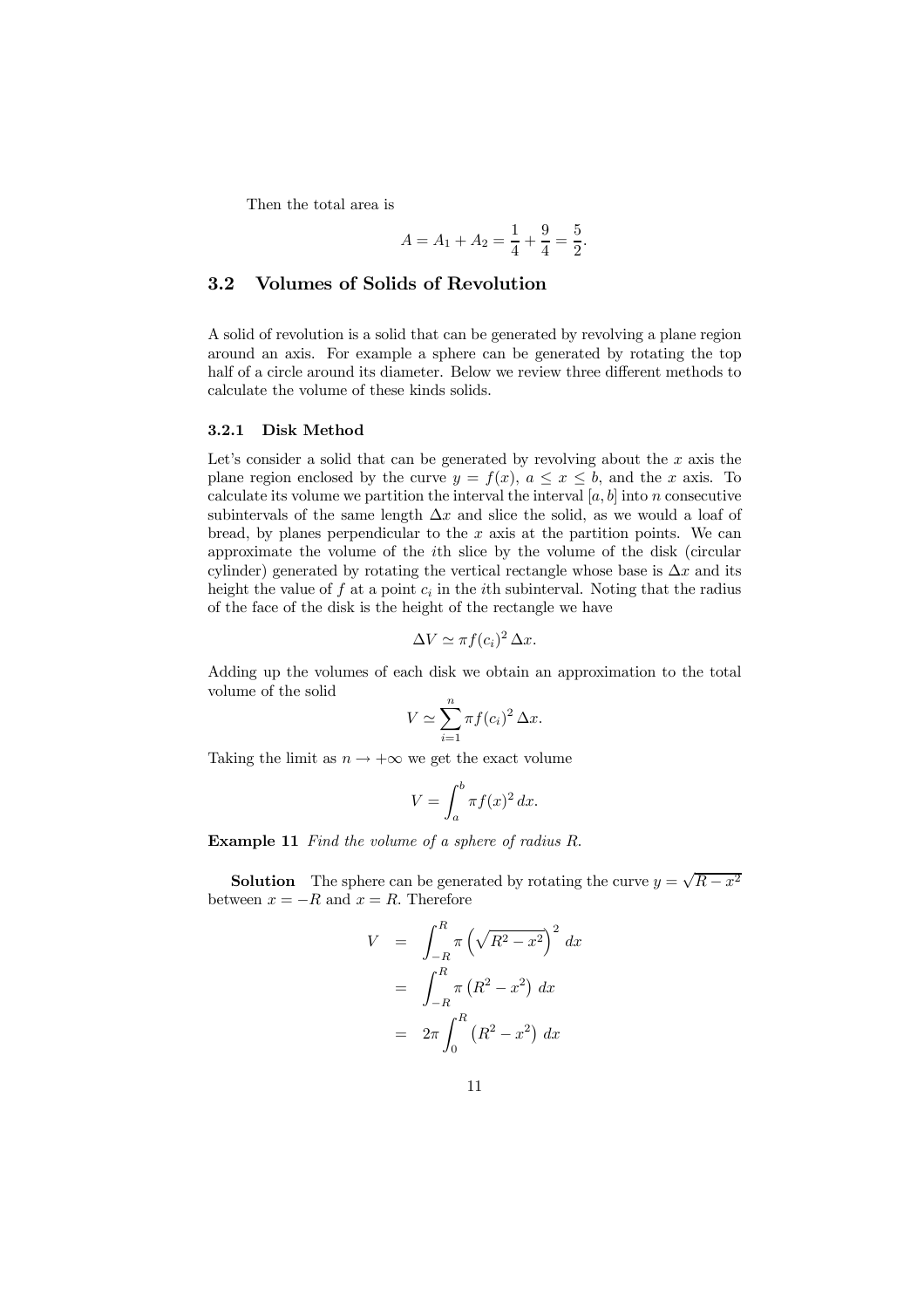$$
= 2\pi \left( R^2 x - \frac{x^3}{3} \right) \Big|_0^R
$$

$$
= \frac{4}{3} \pi R^3.
$$

### 3.2.2 The Washer Method

Now we consider a solid of revolution generated by revolving about an  $x$  axis the region enclosed between an outer radius  $r_e(x)$  and an inner radius  $r_i(x)$ ,  $a \leq x \leq b$ . This solid has a hole in it and the cross sections perpendicular to the axis of revolution are perforated disks or washers. The volume of an approximating washer is

$$
\Delta V \simeq \pi \left[ r_e(c_i)^2 - r_i(c_i)^2 \right] \Delta x.
$$

Adding up the volumes of each washer and taking the limit as  $n \to +\infty$  we get

$$
V = \int_a^b \pi \left[ r_e(x)^2 - r_i(x)^2 \right] dx.
$$

Example 12 A hole of length L is drilled through the center of a sphere of radius R.Find the volume of the remaining portion of the sphere.

Solution The outer radius is given by the circle which shapes the sphere when revolved about the  $x$  axis,

$$
r_e = \sqrt{R^2 - x^2}.
$$

The inner radius is the radius  $r$  of the hole. By the geometry of the sphere we have

$$
\left(\frac{L}{2}\right)^2 + r^2 = R^2.
$$

The the volume remaining is given by

$$
V = 2 \int_0^{L/2} \pi \left[ r_e(x)^2 - r_i(x)^2 \right] dx
$$
  
\n
$$
= 2 \int_0^{L/2} \pi \left[ R^2 - x^2 - r^2 \right] dx
$$
  
\n
$$
= 2 \pi \int_0^{L/2} \left[ \left( \frac{L}{2} \right)^2 - x^2 \right] dx
$$
  
\n
$$
= 2 \pi \left[ \left( \frac{L}{2} \right)^2 x - \frac{x^3}{3} \right]_0^{L/2}
$$
  
\n
$$
= \frac{\pi L^3}{6}.
$$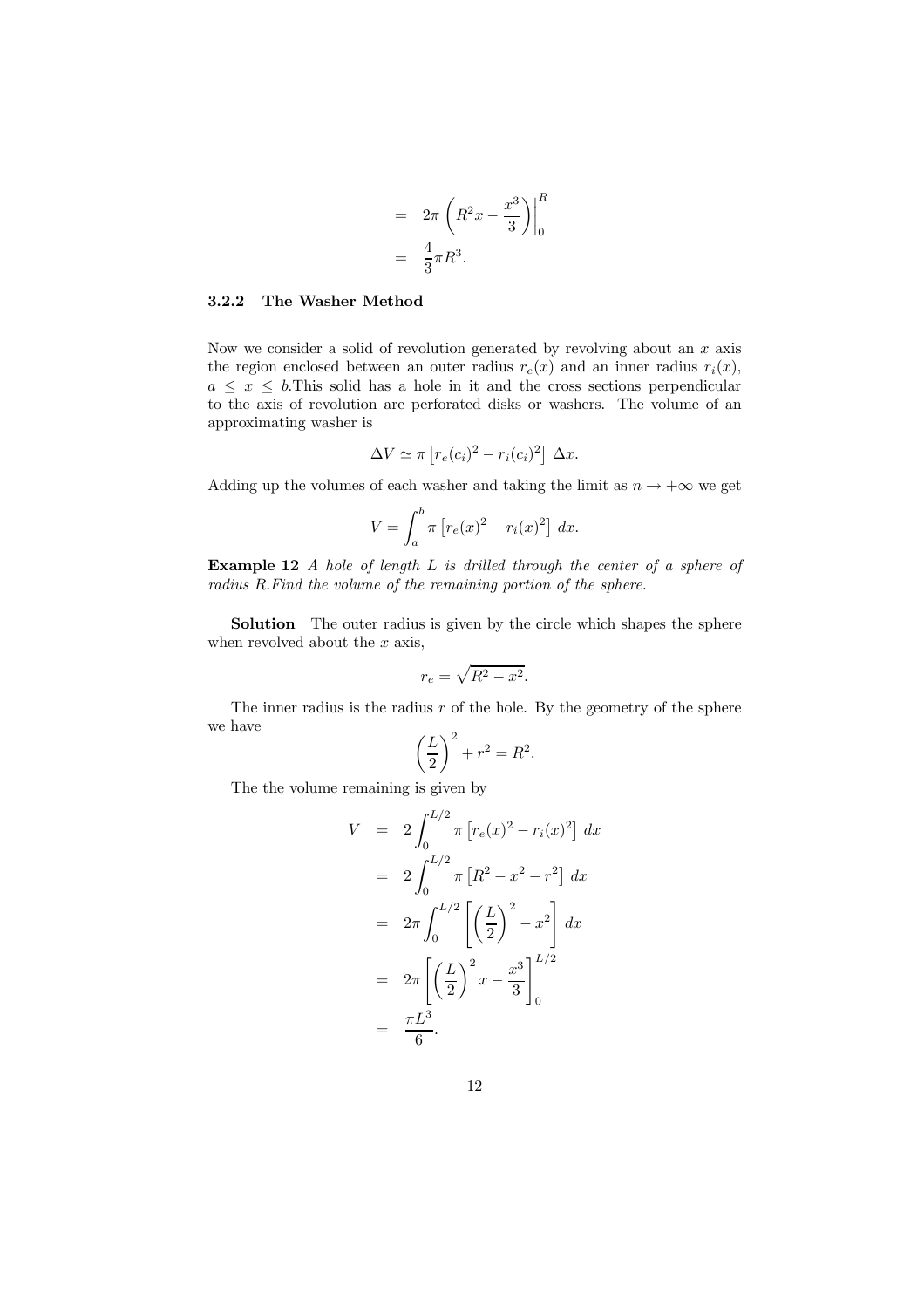#### 3.2.3 Cylindrical Shells

The above methods were based on slices perpendicular to the axis of revolution. A different approach uses slices parallel to the axis called cylindrical shells.

Let's consider a solid that can be generated by revolving about the  $y$  axis the plane region enclosed by the curve  $y = f(x)$ ,  $a \le x \le b$ , and the x axis. To calculate its volume we partition the interval the interval  $[a, b]$  into n consecutive subintervals of the same length  $\Delta x$  and slice the solid by revolving the *i*th rectangle about the y axis. The resulting element of volume is the solid limited by two cylinders about the  $y$  axis and its volume can be approximated by

$$
\Delta V \simeq 2\pi c_i f(c_i) \, \Delta x
$$

where  $c_i$  is a point in the *i*th subinterval. Adding up the volumes of each shell we obtain an approximation to the total volume of the solid

$$
V \simeq \sum_{i=1}^{n} 2\pi c_i f(c_i) \, \Delta x.
$$

Taking the limit as  $n \to +\infty$  we get the exact volume

$$
V = \int_{a}^{b} 2\pi x f(x) \, dx.
$$

This formula assumes  $f(x) \geq 0$  and  $0 \leq a \leq b$  but it can be applied in more general situations if we think of  $f(x)$  as the height of the shells and x the distance of the shells to the axis of revolution.

Example 13 Find the volume of the solid generated by revolving the region enclosed by the curves  $y = 1$  and  $y = x^4$  between  $x = 0$  and  $x = 1$ .

**Solution** In this case the height of the shells is  $f(x)=1 - x^4$  and the distance to the  $y$  axis is

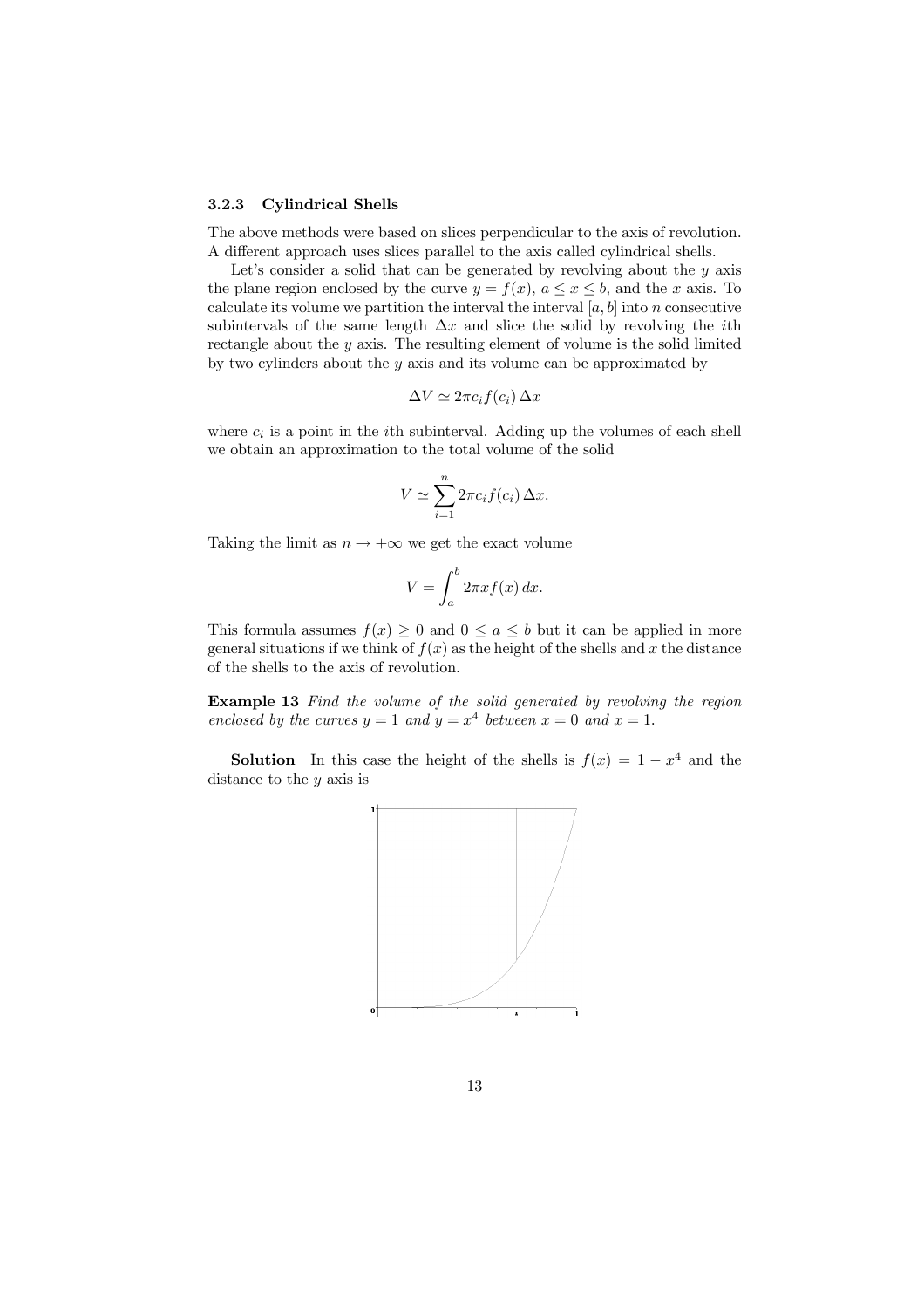Then the volume is

$$
V = \int_0^1 2\pi x (1 - x^4) dx
$$
  
=  $2\pi \int_0^1 (x - x^5) dx$   
=  $2\pi \left(\frac{x^2}{2} - \frac{x^6}{6}\right)\Big|_0^1$   
=  $\frac{2\pi}{3}$ .

# 4 Improper Integrals

The concept of the definite integral can be extended to include the case of integrals with infinite limits of integration and integrals of functions that become infinite at a point within the interval of integration. This is achieved by combining the definite integral defined above with the process of limit.

1. If f is continuous on  $[a, +\infty)$ 

$$
\int_{a}^{+\infty} f(x) dx = \lim_{b \to +\infty} \int_{a}^{b} f(x) dx.
$$

2. If f is continuous on  $(-\infty, b]$ 

$$
\int_{-\infty}^{b} f(x) dx = \lim_{a \to -\infty} \int_{a}^{b} f(x) dx.
$$

3. If f is continuous on  $(-\infty, +\infty)$ 

$$
\int_{-\infty}^{+\infty} f(x) dx = \int_{-\infty}^{a} f(x) dx + \int_{a}^{+\infty} f(x) dx.
$$

In the first two cases we say that the integrals are convergent when the limit exists and is finite, otherwise we say they are divergent. In the third case we say the integral is convergent when both integrals are convergent and divergent when one or both are divergent.

1. If f is continuous on  $[a, b]$  and becomes infinite at b

$$
\int_{a}^{b} f(x) dx = \lim_{c \to b^{-}} \int_{a}^{c} f(x) dx.
$$

2. If  $f$  is continuous on  $(a, b]$  and becomes infinite at  $a$ 

$$
\int_a^b f(x) dx = \lim_{c \to a^+} \int_c^b f(x) dx.
$$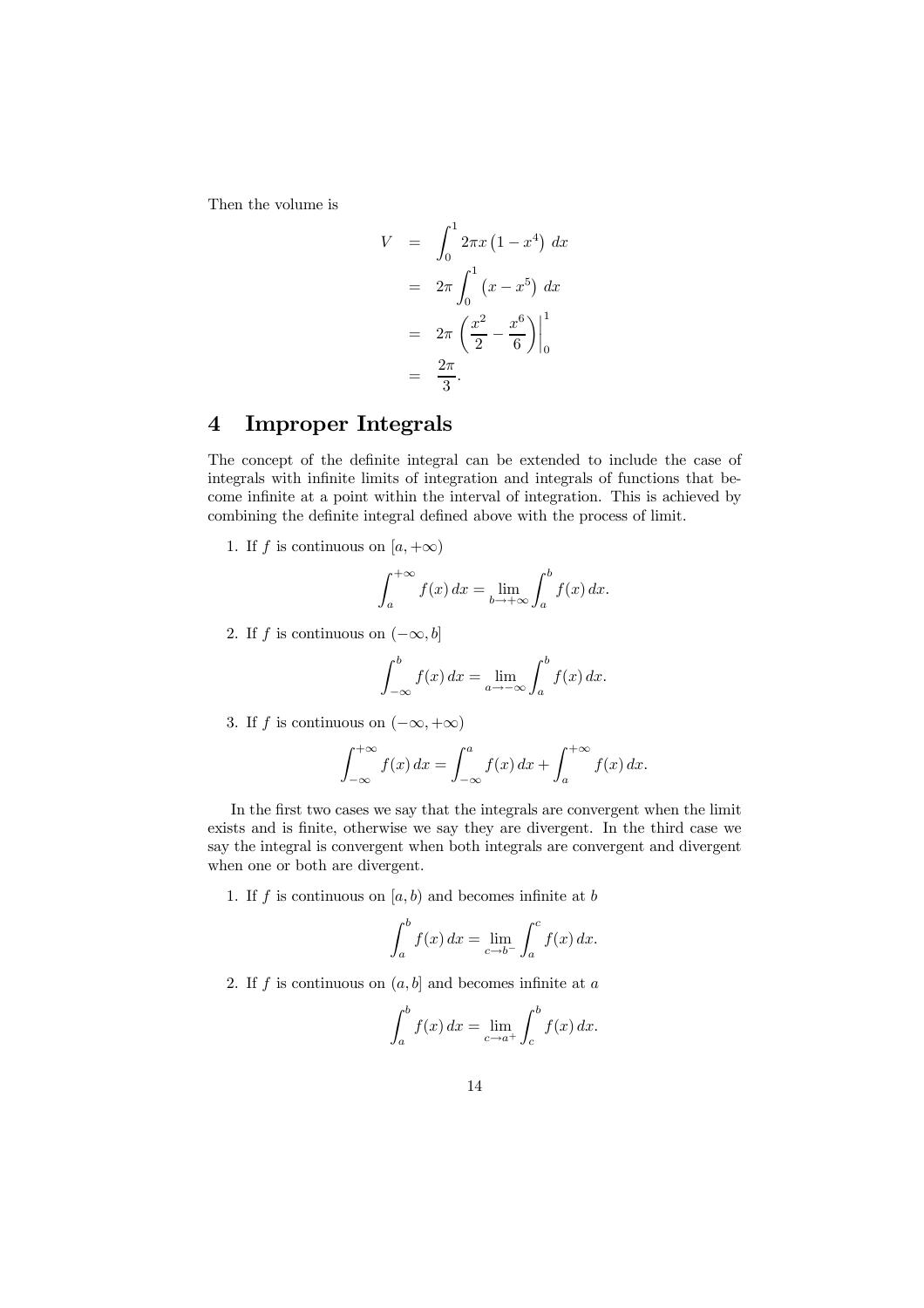3. If f becomes infinite at c,  $a < c < b$ 

$$
\int_a^b f(x) dx = \int_a^c f(x) dx + \int_c^b f(x) dx.
$$

In the first two cases we say that the integrals are convergent when the limit exists and is finite, otherwise we say they are divergent. In the third case we say the integral is convergent when both integrals are convergent and divergent when one or both are divergent.

Example 14 Evaluate the following integral

$$
\int_0^{+\infty} e^{-x} \, dx.
$$

Solution Integral with infinite limit of integration

$$
\int_0^{+\infty} e^{-x} dx = \lim_{b \to +\infty} \int_0^b e^{-x} dx
$$

$$
= \lim_{b \to +\infty} (-e^{-x}) \Big|_0^b
$$

$$
= \lim_{b \to +\infty} (1 - e^{-b})
$$

$$
= 1.
$$

The integral is convergent and its value is 1.

Example 15 Analyze the convergence of the integral

$$
\int_0^{+\infty} e^{-x^2} \, dx.
$$

Solution Integral with infinite limit of integration. First we decompose the integral into two integrals

$$
\int_0^{+\infty} e^{-x^2} dx = \int_0^1 e^{-x^2} dx + \int_1^{+\infty} e^{-x^2} dx
$$

The integrand function satisfies

$$
0 \le e^{-x^2} \le 1 \text{ if } 0 \le x \le 1
$$
  

$$
0 \le e^{-x^2} \le e^{-x} \text{ if } 1 \le x \le 1
$$

Therefore

$$
0 \leq \int_0^{+\infty} e^{-x^2} dx \leq \int_0^1 e^{-x^2} dx + \int_1^{+\infty} e^{-x^2} dx
$$
  

$$
\leq \int_0^1 1 dx + \int_1^{+\infty} e^{-x} dx
$$
  

$$
= 1 + e^{-1}.
$$